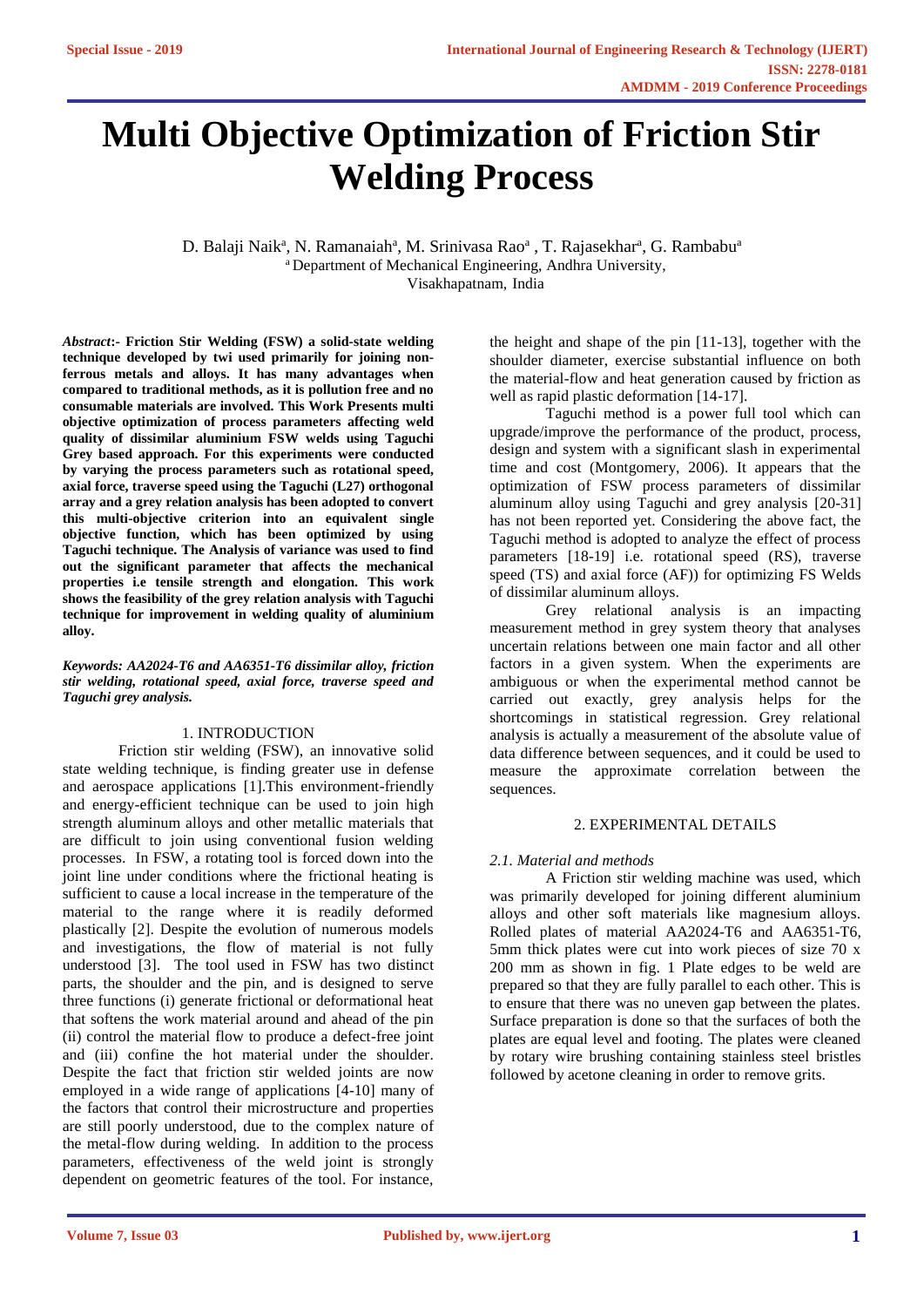

A butt joint is the most common type of weld obtained through the FSW process. For this type of joint the work pieces are held tight with adjoining edges against each other. The rotating tool at a constant rotational and traverse speed with sufficient downward axial force is moved across the work piece surface. The friction between the shoulder and the work piece surface of the weld metal generates enough heat required to create the weld. Fig. 2 shows the schematic representation of FSW of a butt joint.



Fig. 2: schematic representation of FSW

The test plates to be welded were clamped firmly on the rigid back plate as shown on fig.3. The clamping prevents the work pieces from spreading apart or lifting during welding. The welding tool, consisting of shank, shoulder and pin is then rotated to a prescribed speed and placed normal with respected to the work piece. The tool is slowly that plunged into the work piece material at the butt line, until the shoulder of the tool forcibly contacts the upper surface of the material and the pin is a short distance from the back plate. A downward force is applied to maintain the contact and a short dwell time is observed to allow for the development of the thermal fields for preheating and softening the material along the joint line. At this point, a lateral force is applied in the direction of welding and the tool is forcibly traversed along the butt line.



Fig. 3: clamped plates of FSW

#### *2.2 Selection of Process Parameters*

Selection of right combination of process parameters and setting the range of the process parameters is very important step in the process. Small variation in process parameters will effect the strength and %

elongation. In the present work process parameters are taken in two types.

The three control factors are:

1. Rotational Speed 2. Traverse Speed 3. Axial Force

The uncontrolled factors are:

1. Humidity 2. Operator change

#### *2.2.1 Selection of Rotational Speed*

Beyond open circuit of rotational speed there will be excessive turbulence resulting in defects. At a higher rotational speed the temperature increases were so excessive that the magnesium in the aluminum alloy oxidized and the resulted in an unsound joint. Rotational speed below lower end of circuit, there will be insufficient heat generation and insufficient metal transportation, resulting in defects in stirred zone. A lower rotation spped gave rise to an insufficient increase in temperature at the weld, so that the pin worked out in a short time. Hence suitable speeds between 800 rpm and 1600 rpm are selected.

#### *2.2.2 Selection of Traverse Speed*

When the Traverse (weld) speed is low, pin hole type of defect was observed due to excess heat input/unit length. When the weld speed is high, defective weld was found due to insufficient heat input caused by inadequate flow of material. Hence in the work the welding speed between 0.35 mm/sec and 1.2 mm/sec are selected.

#### *2.2.3 Selection of Axial Force*

Axial force is one of the influencing parameter on the response of friction stir welding welded specimens in decreasing order from rotational speed, axial force traverse speed. In this work axial force between 3000N and 7000N are selected. From the brainstorming session the following possible levels were taken for constructing the experimental runs.

| S.No           | Process<br>Parameters    | Units | Level 1 | Level 2 | Level 3 |
|----------------|--------------------------|-------|---------|---------|---------|
|                | Rotational<br>speed (RS) | rpm   | 800     | 1200    | 1600    |
| $\overline{2}$ | Traverse<br>Speed (TS)   | rpm   | 0.35    | 0.7     | 1.2     |
| 3              | <b>Axial Force</b><br>AF | N     | 3000    | 5000    | 7000    |

Table. 1: Process Parameters with their Control factors and their levels

## *2.3. Taguchi Method*

Taguchi techniques are statistical methods developed by Genichi Taguchi to improve the Quality of manufacturing goods. Basically, classical experimental design methods are to complex and not easy to use. A large number of experiments have to be carried out when the number of the process parameter increases. To solve this problem, the Taguchi method uses a special design of orthogonal arrays to study the entire parameter space with only a small number of experiments. From the preliminary experimental results, three levels of the cutting parameters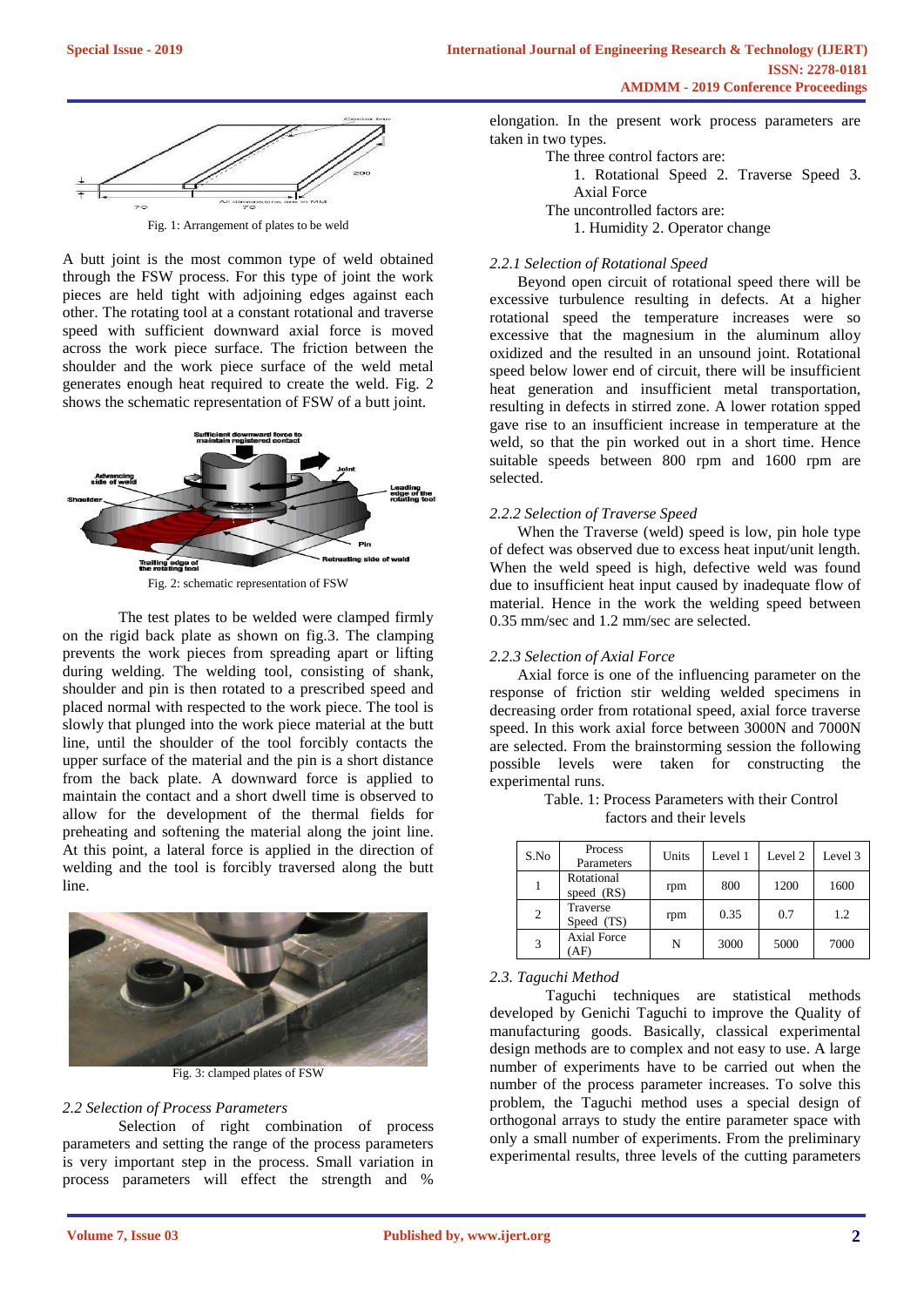have been selected as shown in table 1. In this study, L27 orthogonal array were used, shown in Table 2.

|                         | $  -$                   |                         | . ב-ס                   | . .                 | $\cdots$       |
|-------------------------|-------------------------|-------------------------|-------------------------|---------------------|----------------|
| Exp. No                 | <b>RS</b>               | <b>TS</b>               | AF                      | <b>UTS</b><br>(Mpa) | % Elongation   |
| 1                       | $\mathbf{1}$            | 1                       | 1                       | 210                 | 6.1            |
|                         | $\overline{1}$          | $\overline{1}$          | $\overline{2}$          | $\overline{215}$    | 6.25           |
| $rac{2}{3}$             | $\mathbf{1}$            | $\mathbf{1}$            | $\overline{3}$          | 223                 | 6.45           |
| $\overline{\mathbf{4}}$ | $\mathbf{1}$            | $\overline{c}$          | $\mathbf{1}$            | 212                 | 6.2            |
| 5                       | $\mathbf{1}$            | $\overline{2}$          | $\overline{2}$          | 220.5               | 6.4            |
| 6                       | $\mathbf{1}$            | $\overline{2}$          | $\overline{\mathbf{3}}$ | 226                 | 7.1            |
| $\overline{7}$          | $\mathbf{1}$            | $\overline{\mathbf{3}}$ | $\mathbf{1}$            | 211                 | 5.53           |
| $\sqrt{8}$              | $\mathbf{1}$            | $\overline{3}$          | $\overline{2}$          | 213.4               | 5.78           |
| 9                       | 1                       | $\overline{3}$          | $\overline{3}$          | 216                 | 5.69           |
| 10                      | $\overline{2}$          | $\mathbf{1}$            | $\mathbf{1}$            | 245                 | $7.3\,$        |
| 11                      | $\overline{2}$          | $\mathbf{1}$            | $\overline{c}$          | 250                 | 7.53           |
| 12                      | $\overline{c}$          | $\mathbf{1}$            | 3                       | 254                 | $\overline{8}$ |
| 13                      | $\overline{2}$          | $\overline{c}$          | $\mathbf{1}$            | 243                 | 7.98           |
| 14                      | $\overline{2}$          | $\overline{2}$          | $\overline{2}$          | 256                 | 8.11           |
| 15                      | $\overline{c}$          | $\overline{c}$          | 3                       | 263                 | 7.64           |
| 16                      | $\overline{2}$          | $\overline{3}$          | $\mathbf{1}$            | 226                 | 5.48           |
| 17                      | $\overline{2}$          | $\overline{3}$          | $\overline{2}$          | 238                 | 5.69           |
| 18                      | $\overline{2}$          | $\overline{3}$          | $\overline{3}$          | 243                 | 6.7            |
| 19                      | $\overline{3}$          | $\mathbf{1}$            | $\mathbf{1}$            | 228                 | 4.48           |
| 20                      | $\overline{\mathbf{3}}$ | $\mathbf{1}$            | $\overline{\mathbf{c}}$ | 232                 | 4.24           |
| 21                      | $\overline{3}$          | $\mathbf{1}$            | $\overline{3}$          | 241                 | 5.13           |
| 22                      | $\overline{\mathbf{3}}$ | $\overline{c}$          | $\mathbf{1}$            | 231                 | 5.08           |
| 23                      | 3                       | $\overline{c}$          | $\overline{c}$          | 240                 | 5.1            |
| 24                      | $\overline{\mathbf{3}}$ | $\overline{2}$          | $\overline{\mathbf{3}}$ | 251                 | 5.3            |
| 25                      | $\overline{\mathbf{3}}$ | $\overline{\mathbf{3}}$ | $\mathbf{1}$            | 217                 | 4.21           |
| 26                      | $rac{3}{3}$             | $rac{3}{3}$             | $rac{2}{3}$             | 225                 | 4.72           |
| $\overline{27}$         |                         |                         |                         | 232                 | 4.8            |

Table. 2: Taguchi Design L27 Orthogonal Array

# 3. RESULT AND DISCUSSION

From the experimental results, it is found that the joints fabricated using a rotational speed of 1200 RPM, a traverse speed of 0.7 mm/s and an axial force of 7000 N exhibited more Ultimate Tensile strength and % Elongation properties.

#### *3.1 GREY RELATIONAL ANALYSIS*

Taguchi analysis method can optimize single objective function; it cannot solve multi-objective optimization problem. So, Tensile strength and %Elongation can be optimized individually by using this Taguchi technique. But it may so happen that, the optimal setting for a response variable cannot ensure other response variables within acceptable limits. So, one should go for such an optimal parameter setting so that all the objectives should fulfill simultaneously. These will be achieved using grey based Taguchi method as discussed below. This method can convert several objective functions into an equivalent single objective function (representative of all desired response characteristics of the product/process), which would be maximized.

The use of Taguchi method with grey relational analysis to optimize the Welding operation with multiple processes responses characteristics includes the following steps:

1. Identify the performance characteristics and Welding parameters to be evaluated.

- 2. Determine the number of levels for the process parameters.
- 3. Select the appropriate orthogonal array and assign the Welding parameters to the orthogonal array.
- 4. Conduct the experiments based on the arrangement of the orthogonal array.
- 5. Normalize the experiment results.
- 6. Perform the grey relational generating and calculate the grey relational coefficient.
- 7. Calculate the grey relational grade by averaging the grey relational coefficient.
- 8. Analyze the experimental results using the grey relational grade and statistical ANOVA.
- 9. Select the optimal levels of Welding parameters.

Table 3 shows the process responses of experiment trails. The table shows the process responses considering the experimental trail number with process responses of Ultimate tensile strength and % Elongation. It takes 27 trails to get the process responses.

| <b>Experiment</b>       | <b>Process Responses</b> |      |  |
|-------------------------|--------------------------|------|--|
| No                      | <b>UTS</b>               | %EL  |  |
| 1                       | 210                      | 6.1  |  |
| $\overline{c}$          | 215                      | 6.25 |  |
| 3                       | 223                      | 6.45 |  |
| $\overline{\mathbf{4}}$ | 212                      | 6.2  |  |
| 5                       | 220.5                    | 6.4  |  |
| 6                       | 226                      | 7.1  |  |
| 7                       | 211                      | 5.53 |  |
| 8                       | 213.4                    | 5.78 |  |
| 9                       | 216                      | 5.69 |  |
| 10                      | 245                      | 7.3  |  |
| 11                      | 250                      | 7.53 |  |
| 12                      | 254                      | 8    |  |
| 13                      | 243                      | 7.98 |  |
| 14                      | 256                      | 8.11 |  |
| $\overline{15}$         | 263                      | 7.64 |  |
| 16                      | 226                      | 5.48 |  |
| 17                      | 238                      | 5.69 |  |
| 18                      | 243                      | 6.7  |  |
| 19                      | 228                      | 4.48 |  |
| 20                      | 232                      | 4.24 |  |
| 21                      | 241                      | 5.13 |  |
| 22                      | 231                      | 5.08 |  |
| 23                      | 240                      | 5.1  |  |
| 24                      | 251                      | 5.3  |  |
| 25                      | 217                      | 4.21 |  |
| 26                      | 225                      | 4.72 |  |
| 27                      | 232                      | 4.8  |  |

# Table. 3: Process Responses

## *3.1.1 Grey Relational Analysis*

**Step 1: Pre-processing data:** The obtained process responses are preprocesses in the first step. The Preprocessing data for each individual response using the formula for larger the better type  $\mathbf{x}_i(k)$  =  $y_i(k)$ -min $y_i(k)$ 

 $max y_i(k) - min y_i(k)$ 

**Step 2: Sequencing Deviation (Δ0i):** Deviation sequencing is calculated for the obtained pre-processing data by considering ideal value 1. Results of sequencing deviation are obtain by using the formula  $\Delta_{0i} = 1 - x_i(k)$ .

**Step 3: Grey Relational Coefficient:** In this step coefficient ξi is calculated for all the obtained deviational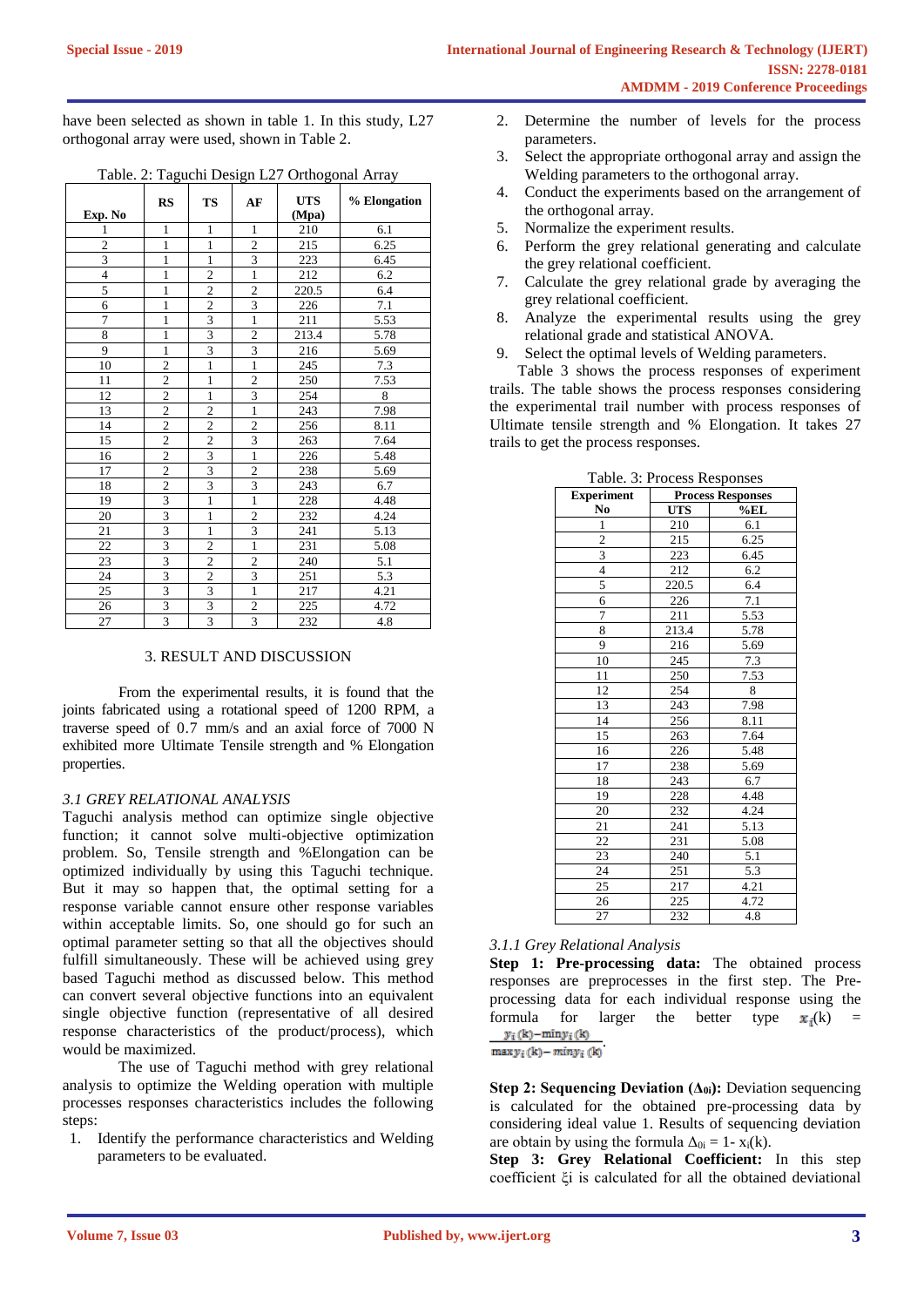sequencing data individually, Grey relational coefficient ξ<sub>i</sub>(k) is calculated by using  $\xi_i$  (k) =  $\frac{Q_{min} + P_{max}}{A_{min} + P_{max}}$  Where  $\psi$  $\xi_i(k)$  is calculated by using  $\xi_i$  (k)= $\frac{\Delta_{min} + \Psi \Delta_{max}}{\Delta_{oi}(k) + \Psi \Delta_{max}}$  Where ψ is the distinguishing coefficient  $0 \le \psi \le 1$ , therefore ψ is take

as 0.5. **Step 4: Grey Relation Grade:** Grey relational grade is calculated by using  $\gamma_i =1/n \sum_{k=1}^n \xi_i$  (k). Table 4 shows the Grey relational Grade value.

| S.No                    | <b>Grey Relational</b> | <b>Ranking</b>          |
|-------------------------|------------------------|-------------------------|
|                         | Grade                  |                         |
| 1                       | 0.412878788            | 20                      |
| $\overline{c}$          | 0.433757861            | 15                      |
| $\overline{\mathbf{3}}$ | 0.469331223            | 12                      |
| $\overline{4}$          | 0.423558416            | 16                      |
| 5                       | 0.458422428            | 14                      |
| 6                       | 0.538053309            | 9                       |
| 7                       | 0.384021597            | 26                      |
| 8                       | 0.401916748            | 22                      |
| 9                       | 0.403384237            | 21                      |
| 10                      | 0.651013679            | 16                      |
| 11                      | 0.720818532            | 5                       |
| 12                      | 0.846540407            | $\overline{\mathbf{3}}$ |
| 13                      | 0.753696237            | 4                       |
| 14                      | 0.895522388            | $\overline{c}$          |
| 15                      | 0.902892562            | $\mathbf{1}$            |
| 16                      | 0.421543513            | 18                      |
| 17                      | 0.480393682            | 10                      |
| 18                      | 0.575124808            | 7                       |
| 19                      | 0.390178337            | 24                      |
| 20                      | 0.397960556            | 23                      |
| 21                      | 0.470964639            | 11                      |
| 22                      | 0.422278859            | 17                      |
| 23                      | 0.464249348            | 13                      |
| 24                      | 0.548987777            | 8                       |
| 25                      | 0.349425287            | 27                      |
| 26                      | 0.388010626            | 25                      |
| 27                      | 0.415795999            | 19                      |

Table. 4: Grey relation Grades

From the table 4 it is clearly noticed that experiment number 15 is the optimum level, so optimum parameters are Rotational speed 1200 rpm, Traverse speed 0.7 mm/s and Axial force 7000 N.

#### *Step 5: ANOVA for Grey Relational Grade:*

In the final step the obtained Grey relational grade has been analyzed by using Taguchi AVOVA to obtain the optimal process parameter level shown in table 7

Table. 5: Response Table for Signal to Noise Ratios Larger

| is better |        |        |        |  |  |  |
|-----------|--------|--------|--------|--|--|--|
| Level     | RS     | TS     | AF     |  |  |  |
|           | 0.4361 | 0.5326 | 0.4676 |  |  |  |
|           | 0.6942 | 0.6009 | 0.5157 |  |  |  |
|           | 0.4275 | 0.4244 | 0.5746 |  |  |  |
| Delta     | 0.2666 | 0.1764 | 0.1069 |  |  |  |
| Rank      |        |        |        |  |  |  |

Optimal parameters from the table 6 by Taguchi design for Grey relational grade are Rotational speed = 1200 rpm, Traverse speed  $= 0.7$  mm/s, Axial force  $= 7000$ N. The corresponding levels and optimal process parameters and responses are shown in table 8

|  | Table. 6: Optimal Process Parameters levels |
|--|---------------------------------------------|
|--|---------------------------------------------|

| <b>Parameters</b>       | Level | Level<br><b>Description</b> | Units |
|-------------------------|-------|-----------------------------|-------|
| <b>Rotational Speed</b> |       | 1200                        | rom   |
| <b>Axial Force</b>      |       | 7000                        |       |
| <b>Traverse Speed</b>   |       |                             | rom   |

#### *3.1.2 Analysis of variance for Grey Relation Grade*

From the ANOVA the most significant factors that affect the both Ultimate Tensile Strength and % Elongation are Rotational speed, Traverse speed, axial force, respectively based on the percentage of contribution they are providing for the response Ultimate Tensile Strength and % Elongation. The following graph below shows the Taguchi optimal parameters Ultimate Tensile Strength and % Elongation. The Fig 4 shows the effect of each parameter on the process response

Table 7 Analysis of Variance for Grey

| Source    | DF | Seq SS | Adj SS | Adj MS  | F     | P     |
|-----------|----|--------|--------|---------|-------|-------|
| RS        |    | 91.73  | 91.73  | 45.8645 | 63.38 |       |
| <b>TS</b> |    | 34.11  | 34.11  | 17.0542 | 23.57 |       |
| AF        |    | 13.56  | 13.56  | 6.7800  | 9.37  | 0.001 |
| Error     | 20 | 14.47  | 14.47  | 0.7236  |       |       |
| Total     | 26 | 153.87 |        |         |       |       |



Fig. 4: showing the main effect plot for Grey relation Grade

#### *3.2 Determination of Optimal Conditions*

The optimal settings are those which provide the best performance based on the data obtained from the experiment. In this case, the setting of significant design parameters based on main effect is selected by making use of Taguchi, ANOVA, and Grey analysis. The optimal condition was determined and given rankings as:

Table. 8: Optimal Conditions

| <b>Parameters</b>      | level | <b>UTS</b> | % Elongation<br>control |
|------------------------|-------|------------|-------------------------|
| Rotational Speed (rpm) | 1200  |            |                         |
| Traverse speed (mm/s)  | 0.7   | 263        | 7.64                    |
| Axial Force (N)        | 7000  |            |                         |

#### *3.3 Metallurgical Studies*

Base material presents elongated grain as result of the rolling of the plates observed in the Fig.5 Due to the concentration of small precipitates in grain boundaries the grains are well defined can be seen in Fig .6.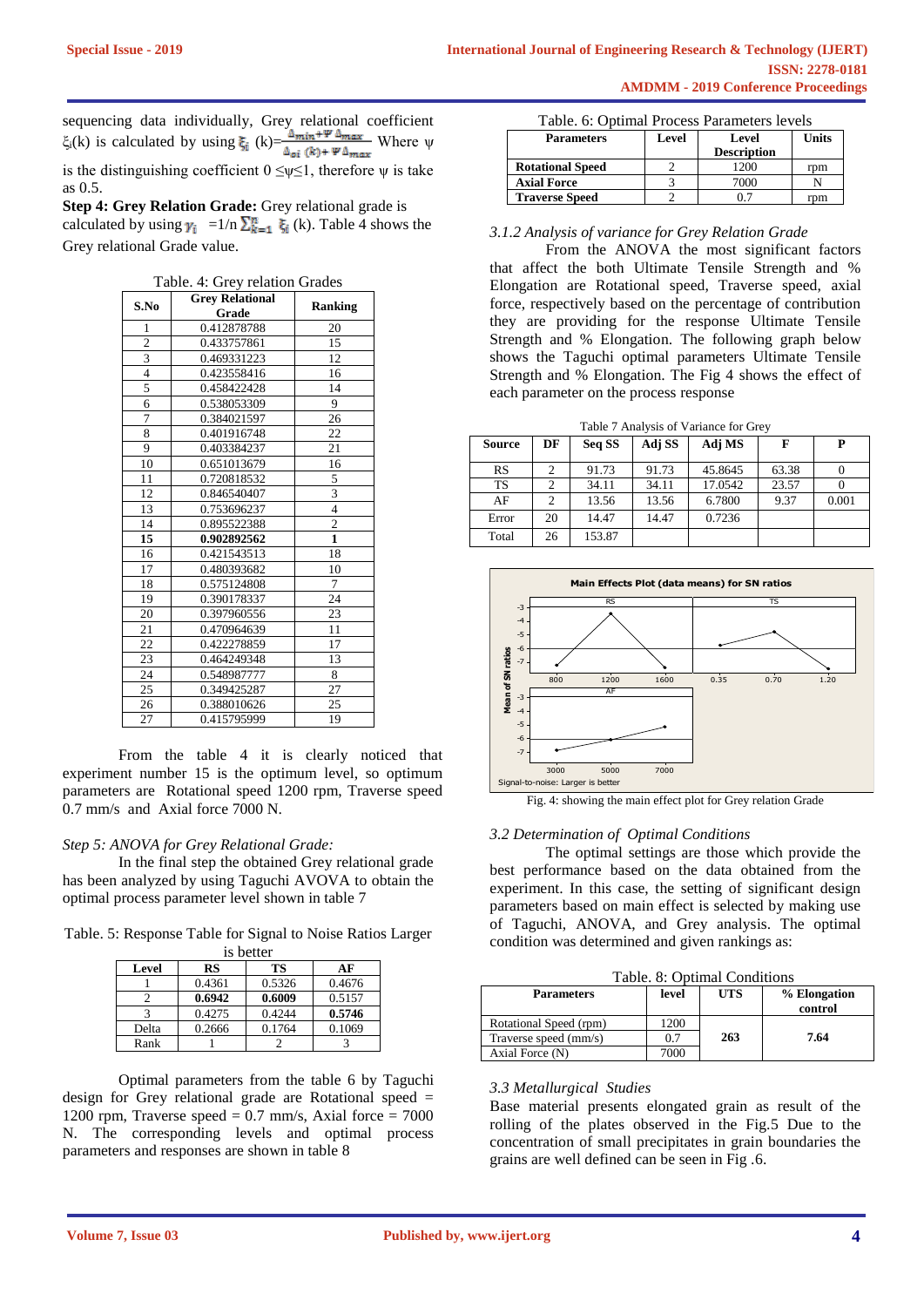

Results of the metallurgical analysis for the optimized Friction Stir Welded AA2024-T6 and AA6351-T6 can be analyzed the grain morphology observed in the Fig. 7 and precipitates.



Fig. 9 (a), (b) shows the Typical SEM micrograph of AA2024-T6 and AA6351-T6 base metal showing Al– Mg–Cu rich particles in the Metal matrix



Fig. 9 (a): Typical SEM micrograph of AA2024-T6 and AA6351-T6 showing Al–Mg–Mn-rich particles in the Metal matrix, (b): SEM EDAX spectra of Al–Mg–Cu rich particles shows energy in (KeV) and Intensity in (counts) x 1000



AA6351-T6 (optimal conditions) showing Al–Mg–Mn-rich particles in the Metal matrix, (b): SEM EDAX spectra of Al–Mg– Cu rich particles shows energy in (KeV) and Intensity in (counts) x 1000

#### *3.6 Factrography*

Fig. 11(a) and (b) shows the fractured tensile specimen of the base metal and FSW weld respectively. Dimple like patterns are observed in the fractured tensile specimen of the base metal, while the FSW weld specimen shows a river like pattern. It denotes that base metal failure is ductile in nature and the FSW weld brittle in nature



 $-11(a)$ : Base material (b) FSWed (optimal conditions)

#### 5. CONCLUSIONS

To optimize the welding process parameters of two different aluminum alloys, Taguchi grey relational analysis was applied in this work. The following conclusions can be drawn

- 1. Observations concludes that the optimized process parameters are Rotational speed at 1200 rpm, Traverse speed at 0.7 mm/sec, Axial force at 7000 N for both Tensile strength and % Elongation.
- 2. The ANOVA results show that the most effective process parameters that effect the Tensile strength and % Elongation are Rotational speed, Traverse speed and axial force, which are in ascending order.
- 3. It is apparent from the ANOVA results that the two factors interactions play a significant role in the weld quality
- 4. In this present work grey-Taguchi technique was successfully implemented for converting multi objective criterion into a single objective function and the results obtained by grey-Taguchi analysis showed better Tensile strength and % Elongation.

#### **REFERENCES**

- [1] W. M. Thomas, E. D. Nicholas, J. C. Needham, M. G. Murch, Dawas. Int.Patent Appl.No. PCT/GB92/02203 and GB Patent Appl.9125978.8, Dec. 1991;U.S Oct.1995: Patent Appl.No.5460317.
- [2] R. Nandan T. DebRoy , H.K.D.H. Bhadeshia. Recent advances in friction-stir welding, Process, weldment structure and properties. Progress in Materials Science 2008; 53: 980–1023
- [3] A. Varun Kumar and K. Balachandar, Effect of welding parameters on Metallurgical Properties of Friction Stir Welded Aluminium Alloy 6063-0, Journal of Applied Sciences, 2012, 12, 12, 1255-1264.
- [4] P. L. Threadgill, A. J. Leonard, H. R. Shercliff, P. J. Withers. Friction stir welding of aluminium alloys. International Materials Reviews 2009; 54(2) :49-93.
- [5] R.S. Mishra, Z.Y. Ma. Friction stir welding and processing. Materials Science Engineering 2005; 50:1–78.
- [6] P. A. Colegrove, H. R. Shercliff , R. Zettler. Model for predicting heat generation and temperature in friction stir welding from the material properties. Science and Technology of Welding and Joining 2007; 12(4):284-297.
- [7] L. Fratini, G. Buffa, D. Palmeri, J. Hua ,R. Shivpuri. Material flow in FSW of AA7075–T6 butt joints: numerical simulations